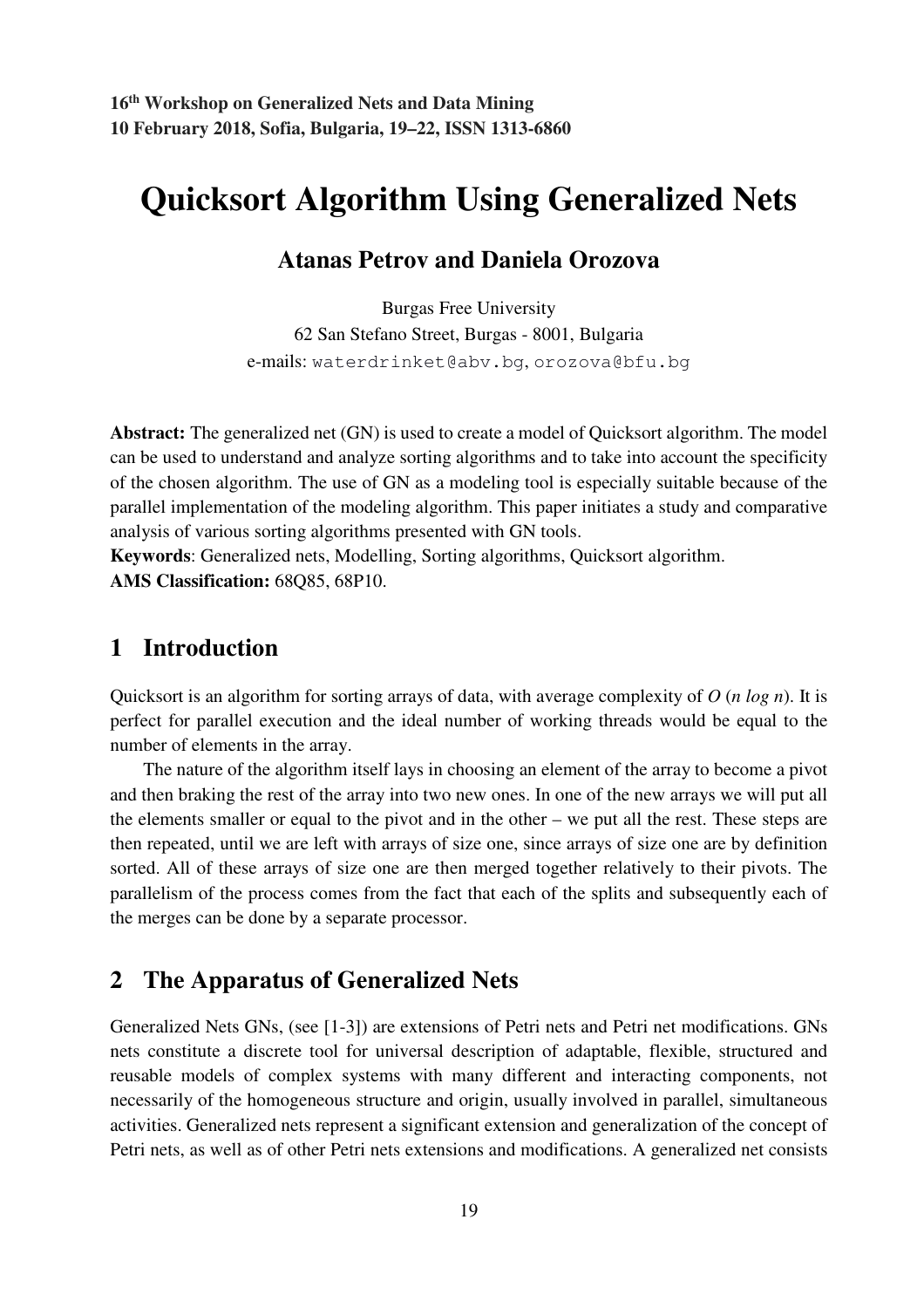of: static and dynamic components, temporal components, and memory components.

The static component consists of objects called transitions, which have input and output places. Two transitions can share a place, but every place can be an input of at most one transition and can be an output of at most one transition. The dynamic component consists of tokens, which act as information carriers and can occupy a single place at every moment of the GN execution. The tokens pass through the transition from one input to another output place; such an ordered pair of places is called transition arc. The tokens' movement is governed by conditions (predicates), contained in the predicate matrix of the transition.

The information carried by a token is contained in its characteristics, which can be viewed as an associative array of characteristic names and values. The values of the token characteristics change in time according to specific rules, called characteristic functions. Every place possesses at most one characteristic function, which assigns new characteristics to the incoming tokens. Apart from movement in the net and change of the characteristics, tokens can also split and merge in the places.

#### **3 A GN-model**

The GN-model (Figure 1) contains 3 transitions and 8 places. Initially, there is one  $\alpha$ -token that is located in place *L*<sup>1</sup> with initial characteristic: "*indexed array of known size*".



Figure 1. GN model of Quicksort algorithm

Transition *Z*1 checks the number of elements in the array and chooses one of them to become the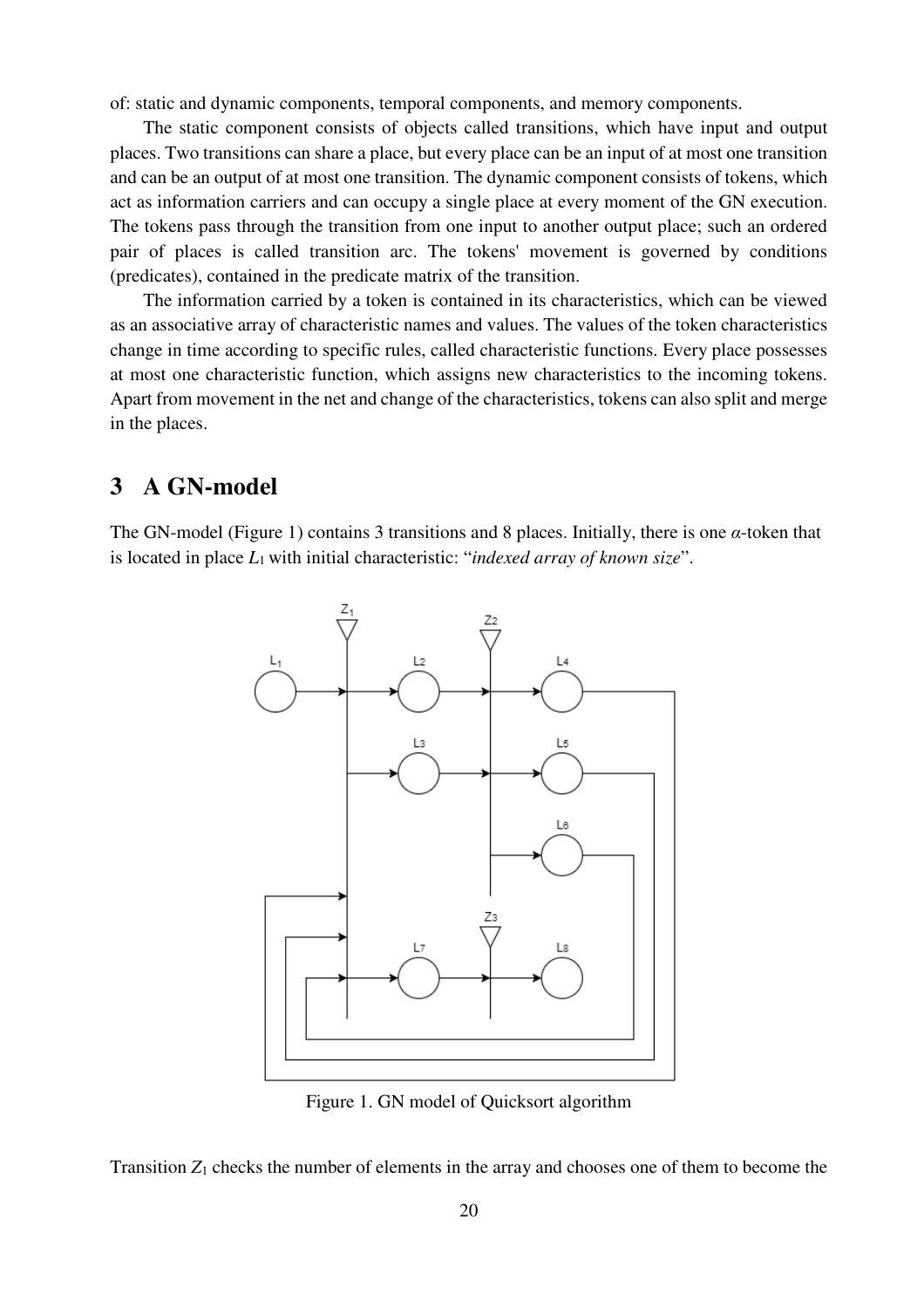pivot.

$$
Z_1 = \langle \{L_1, L_4, L_5, L_6\}, \{L_2, L_3, L_7\}, r_1 \rangle
$$
  
\n
$$
r_1 = \frac{L_2}{L_1} \frac{L_3}{W_{1,2}} \frac{L_3}{W_{1,3}} \frac{L_7}{W_{1,7}}
$$
  
\n
$$
L_4 \begin{bmatrix} W_{4,2} & W_{4,3} & W_{4,7} \\ W_{5,2} & W_{5,3} & W_{5,7} \\ L_6 & false & false & false \end{bmatrix}
$$

where

 $W_{1,2} = W_{1,3} = W_{4,2} = W_{4,3} = W_{5,2} = W_{5,3}$  = The size of the array is greater than one.  $W_{1,7} = W_{4,7} = W_{5,7} =$ The size of the array is less than or equal to one.

After passing through this transition, the α-token is divided in two: at position *L*3 we get a new β-token with characteristic - "pivot" and at position *L*2 we get the remaining array. At *L*7 are kept the elements of size one.

The transition  $Z_2$  splits the array into two new tokens and adds the characteristics - "parent" name and left or right son". In the left array we enter all the values that are smaller or equal to the pivot and in the right one we enter the values greater than the pivot.

$$
Z_2 = \langle \{L_2, L_3\}, \{L_4, L_5, L_6\}, r_2 \rangle
$$
  

$$
r_2 = \frac{L_4}{L_2} \frac{L_5}{W_{2,4}} \frac{L_6}{W_{2,5}} \frac{I_6}{false}
$$
  

$$
L_3 \int false \text{ false} true
$$

where

 $W_{2,4}$  = The value is less than or equal to the pivot.

$$
W_{2,5} = - W_{2,4}.
$$

The  $\beta$ -tokens go to position  $L_6$ .

Transition  $Z_3$  creates a new array and fills it with all the elements of size one by positioning the left and right sons of each pivot accordingly at its sides.

$$
Z_3 = \langle \{L_7\}, \{L_8\}, r_3 \rangle
$$

$$
r_3 = \frac{L_8}{L_7 \text{ true}}
$$

#### **4 Conclusion**

The present paper describes generalized net model of the Quicksort algorithm. The opportunity of using GNs as a tool for modelling such process is analyzed as well. The model has the purpose to help the users to understand and analyze the specifics of this sorting algorithm. This GN model gives us the opportunity to use the implementation of various analyses and statistics in order to generate ideas for enhancing this algorithm. Extra model parameters and additional tokens' characteristics can be introduced, while considering factors influencing of the process/